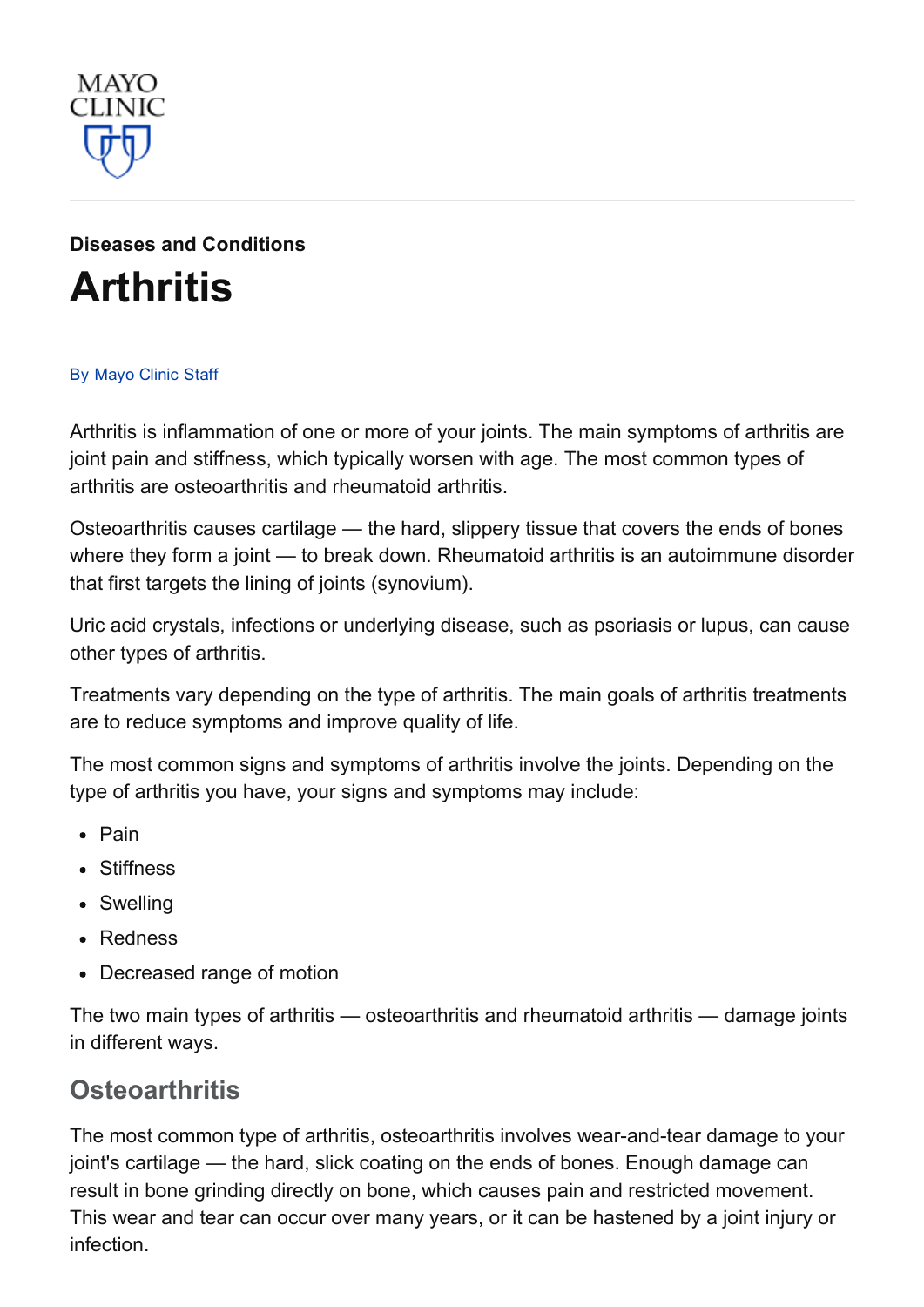# Rheumatoid arthritis

In rheumatoid arthritis, the body's immune system attacks the lining of the joint capsule, a tough membrane that encloses all the joint parts. This lining, known as the synovial membrane, becomes inflamed and swollen. The disease process can eventually destroy cartilage and bone within the joint.

Risk factors for arthritis include:

- Family history. Some types of arthritis run in families, so you may be more likely to develop arthritis if your parents or siblings have the disorder. Your genes can make you more susceptible to environmental factors that may trigger arthritis.
- Age. The risk of many types of arthritis including osteoarthritis, rheumatoid arthritis and gout — increases with age.
- Your sex. Women are more likely than are men to develop rheumatoid arthritis, while most of the people who have gout, another type of arthritis, are men.
- Previous joint injury. People who have injured a joint, perhaps while playing a sport, are more likely to eventually develop arthritis in that joint.
- Obesity. Carrying excess pounds puts stress on joints, particularly your knees, hips and spine. Obese people have a higher risk of developing arthritis.

Severe arthritis, particularly if it affects your hands or arms, can make it difficult for you to do daily tasks. Arthritis of weight-bearing joints can keep you from walking comfortably or sitting up straight. In some cases, joints may become twisted and deformed.

While you might first discuss your symptoms with your family doctor, he or she may refer you to a doctor who specializes in the treatment of joint problems (rheumatologist) for further evaluation.

#### What you can do

Before your appointment, make a list that includes:

- Detailed descriptions of your symptoms
- Information about medical problems you've had in the past
- Information about the medical problems of your parents or siblings
- All the medications and dietary supplements you take
- Questions you want to ask the doctor

### What to expect from your doctor

Your doctor may ask some of the following questions:

- When did your symptoms start?
- Does activity make the pain better or worse?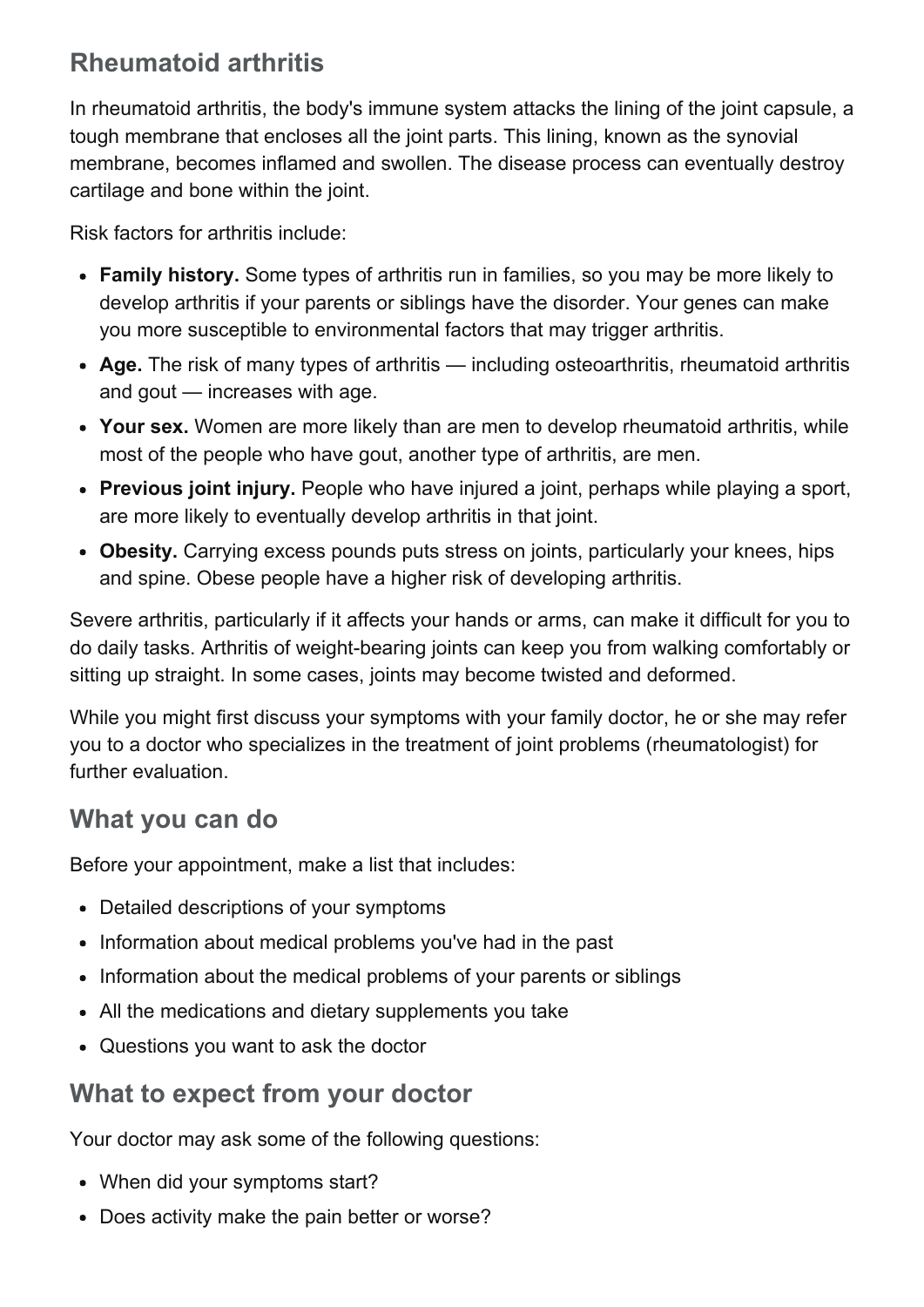- What joints are painful?
- Do you have a family history of joint pain?

During the physical exam, your doctor will check your joints for swelling, redness and warmth. He or she will also want to see how well you can move your joints. Depending on the type of arthritis suspected, your doctor may suggest some of the following tests.

#### Laboratory tests

The analysis of different types of body fluids can help pinpoint the type of arthritis you may have. Fluids commonly analyzed include blood, urine and joint fluid. To obtain a sample of your joint fluid, your doctor will cleanse and numb the area before inserting a needle in your joint space to withdraw some fluid (aspiration).

### Imaging

These types of tests can detect problems within your joint that may be causing your symptoms. Examples include:

- X-rays. Using low levels of radiation to visualize bone, X-rays can show cartilage loss, bone damage and bone spurs. X-rays may not reveal early arthritic damage, but they are often used to track progression of the disease.
- Computerized tomography (CT). CT scanners take X-rays from many different angles and combine the information to create cross-sectional views of internal structures. CTs can visualize both bone and the surrounding soft tissues.
- Magnetic resonance imaging (MRI). Combining radio waves with a strong magnetic field, MRI can produce more-detailed cross-sectional images of soft tissues such as cartilage, tendons and ligaments.
- Ultrasound. This technology uses high-frequency sound waves to image soft tissues, cartilage and fluid-containing structures such as bursae. Ultrasound also is used to guide needle placement for joint aspirations and injections.

### Arthroscopy

In some cases, your doctor may look for damage in your joint by inserting a small, flexible tube — called an arthroscope — through an incision near your joint. The arthroscope transmits images from inside the joint to a video screen.

Arthritis treatment focuses on relieving symptoms and improving joint function. You may need to try several different treatments, or combinations of treatments, before you determine what works best for you.

#### **Medications**

The medications used to treat arthritis vary depending on the type of arthritis. Commonly used arthritis medications include: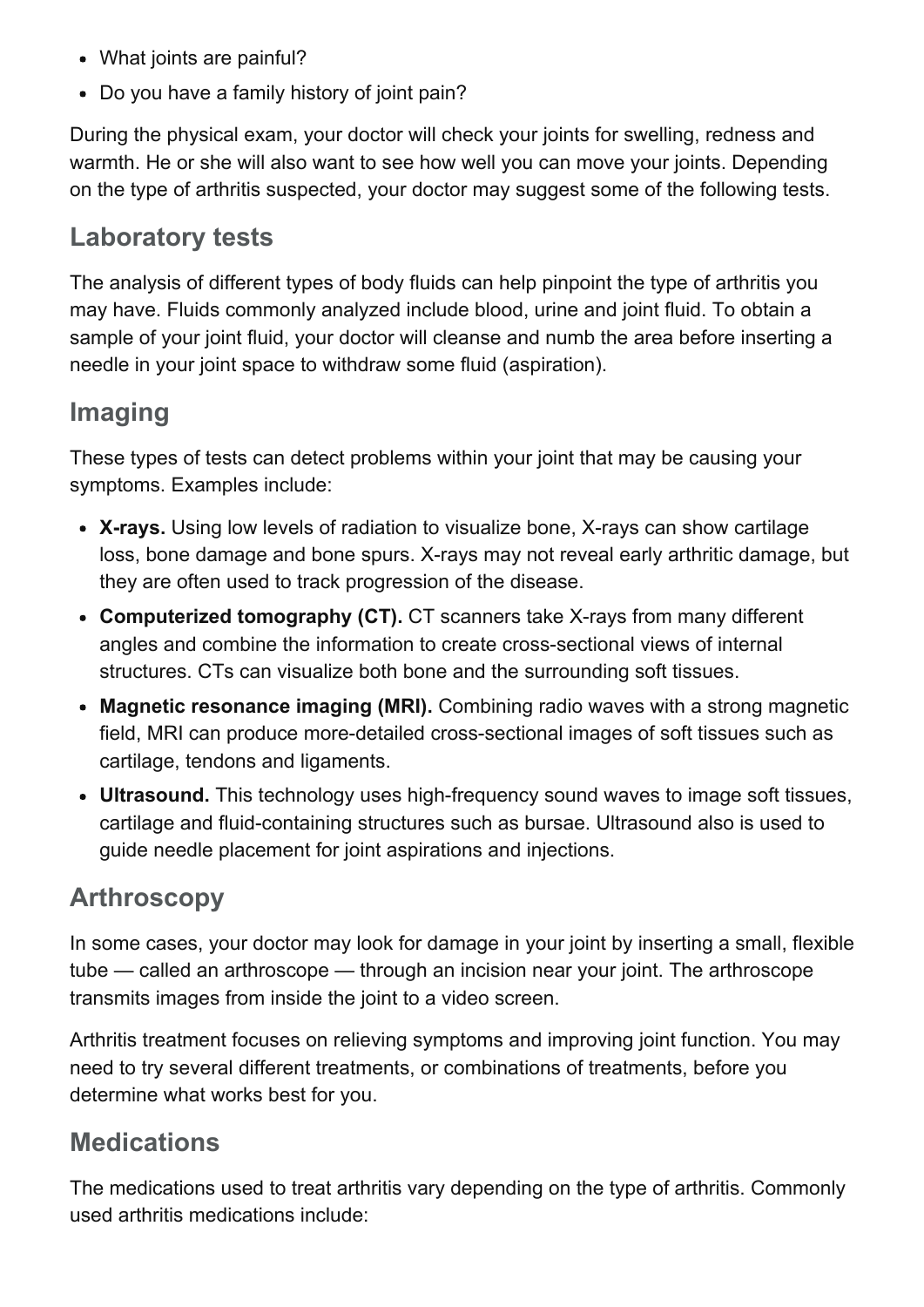- Analgesics. These types of medications help reduce pain, but have no effect on inflammation. Examples include acetaminophen (Tylenol, others), tramadol (Ultram, others) and narcotics containing oxycodone (Percocet, Oxycontin, others) or hydrocodone (Vicodin, Lortab, others).
- Nonsteroidal anti-inflammatory drugs (NSAIDs). NSAIDs reduce both pain and inflammation. Over-the-counter NSAIDs include ibuprofen (Advil, Motrin IB, others) and naproxen sodium (Aleve). Some types of NSAIDs are available only by prescription. Oral NSAIDs can cause stomach irritation, and some may increase your risk of heart attack or stroke. Some NSAIDs are also available as creams or gels, which can be rubbed on joints.
- Counterirritants. Some varieties of creams and ointments contain menthol or capsaicin, the ingredient that makes hot peppers spicy. Rubbing these preparations on the skin over your aching joint may interfere with the transmission of pain signals from the joint itself.
- Disease-modifying antirheumatic drugs (DMARDs). Often used to treat rheumatoid arthritis, DMARDs slow or stop your immune system from attacking your joints. Examples include methotrexate (Trexall) and hydroxychloroquine (Plaquenil).
- Biologics. Typically used in conjunction with DMARDs, biologic response modifiers are genetically engineered drugs that target various protein molecules that are involved in the immune response. Examples include etanercept (Enbrel) and infliximab (Remicade).
- Corticosteroids. This class of drug, which includes prednisone and cortisone, reduces inflammation and suppresses the immune system. Corticosteroids can be taken orally or be injected directly into the painful joint.

# Therapy

Physical therapy can be helpful for some types of arthritis. Exercises can improve range of motion and strengthen the muscles surrounding joints. In some cases, splints or braces may be warranted.

# **Surgery**

If conservative measures don't help, your doctor may suggest surgery, such as:

- Joint replacement. This procedure removes your damaged joint and replaces it with an artificial one. Joints most commonly replaced are hips and knees.
- Joint fusion. This procedure is more often used for smaller joints, such as those in the wrist, ankle and fingers. It removes the ends of the two bones in the joint and then locks those ends together until they heal into one rigid unit.
- Weight loss. If you're obese, losing weight will reduce the stress on your weightbearing joints. This may increase your mobility and limit future joint injury.
- Exercise. Regular exercise can help keep your joints flexible. Swimming and water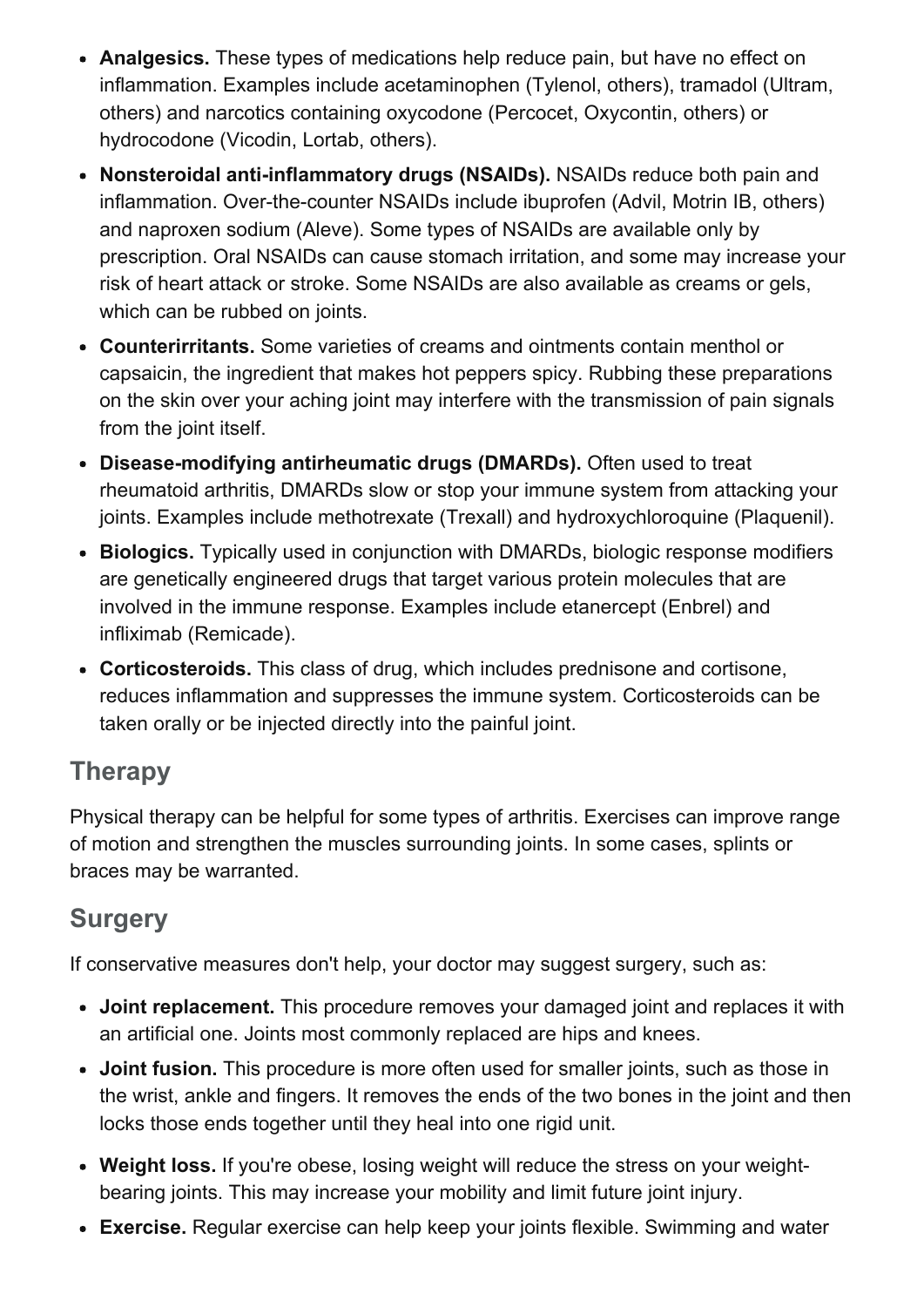aerobics may be good choices because the buoyancy of the water reduces stress on weight-bearing joints.

- Heat and cold. Heating pads or ice packs may help relieve arthritis pain.
- Assistive devices. Using canes, walkers, raised toilet seats and other assistive devices can help protect your joints and improve your ability to perform daily tasks.

Many people use alternative remedies for arthritis, but there is little reliable evidence to support the use of many of these products. The most promising alternative remedies for arthritis include:

- Acupuncture. This therapy uses fine needles inserted at specific points on the skin to reduce many types of pain, including that caused by some types of arthritis.
- Glucosamine. Although study results have been mixed, it now appears that glucosamine works no better than placebo. However, glucosamine and the placebo both relieved arthritis pain better than taking nothing, particularly in people who have moderate to severe pain.
- Transcutaneous electrical nerve stimulation (TENS). Using a small device that produces mild electrical pulses, TENS therapy stimulates nerves near the aching joint and may interfere with the transmission of pain signals to the brain.
- Yoga or tai chi. The slow, stretching movements associated with yoga and tai chi may help improve joint flexibility and range of motion in people with some types of arthritis.
- Massage. Light stroking and kneading of muscles may increase blood flow and warm affected joints, temporarily relieving pain. Make sure your massage therapist knows which joints are affected by arthritis.

# References

- 1. Questions and answers about arthritis and rheumatic diseases. National Institute of Arthritis and Musculoskeletal Diseases. http://www.niams.nih.gov/Health\_Info/Arthritis/arthritis\_rheumatic\_qa.asp. Accessed May 16, 2014.
- 2. Venables PJW, et al. Clinical features of rheumatoid arthritis. http://www.uptodate.com/home. Accessed May 18, 2014.
- 3. Mobasheri A. The future of osteoarthritis therapeutics: Targeted pharmacological therapy. Current Rheumatology Reports. 2013;15:364.
- 4. Loeser RF. Aging processes and the development of osteoarthritis. Current Opinion in Rheumatology. 2013;25:108.
- 5. Osteoarthritis. National Institute of Arthritis and Musculoskeletal Diseases. http://www.niams.nih.gov/Health\_Info/Osteoarthritis/default.asp. Accessed May 16, 2014.
- 6. Kalunian KC. Initial pharmacologic therapy of osteoarthritis. http://www.uptodate.com/home. Accessed May 18, 2014.
- 7. Osteoarthritis. American College of Rheumatology.